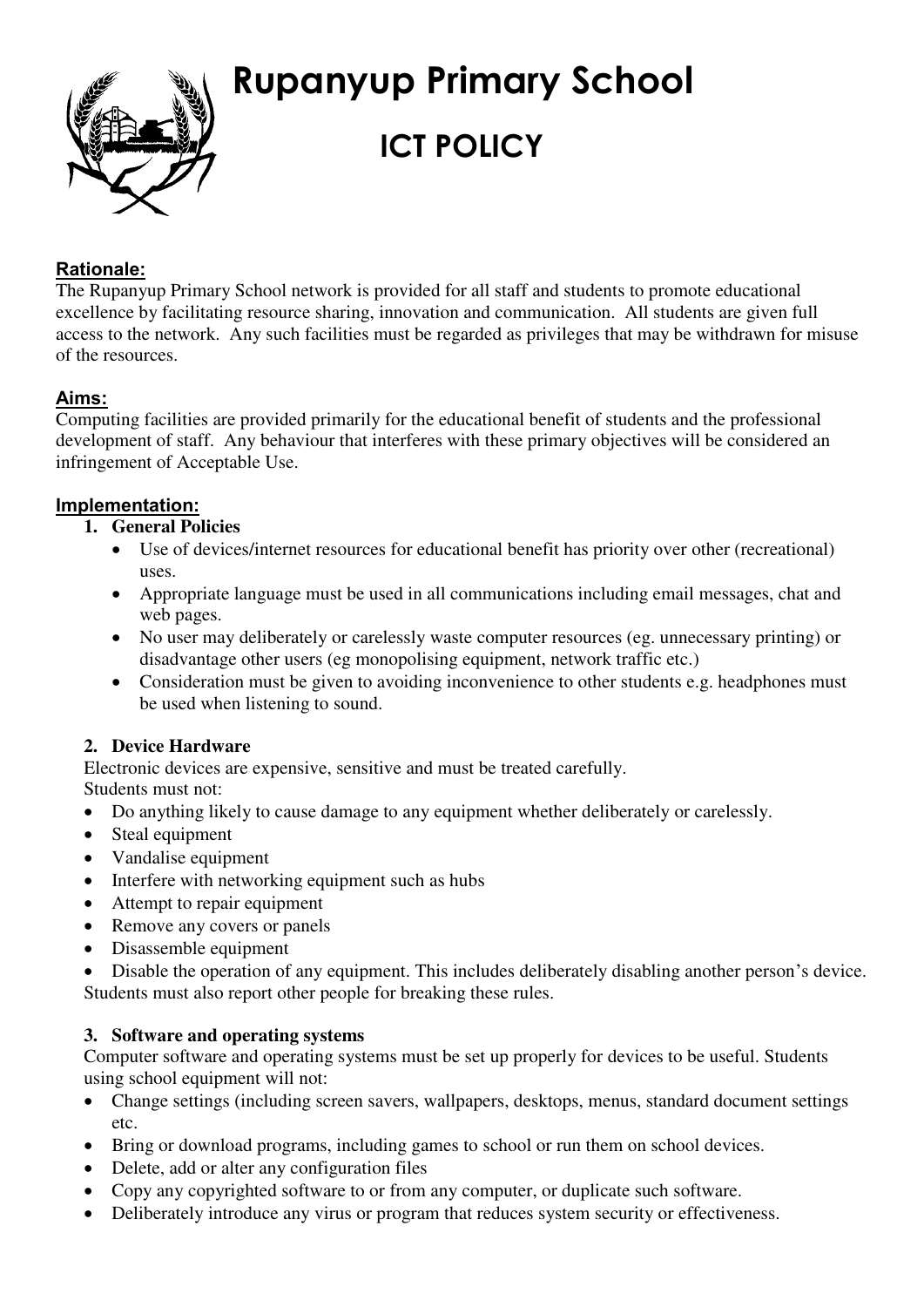## **4. Networks**

Students are responsible for the security of their login and password.

Students must not:

- Attempt to log into the network with any user name or password that is not their own, or change other people's password.
- Reveal their password to anyone except the network administrator or classroom teacher if necessary. Students are responsible for everything done using their accounts.
- Use or possess any program designed to reduce network security.
- Attempt to alter any person's access rights.
- Intentionally seek information on, obtain copies of, or modify files, other data or passwords belonging to other users.

# **5. Printing**

Students must minimise printing at all times by print previewing, editing on screen rather than on printouts and spell-checking before printing. Students must not load paper into printers without permission.

### **6. Internet Usage**

Internet access is expensive and has been provided to assist students' education. Students must use it only with permission, and not in any unauthorised way.

Because the internet is an unsupervised environment, the school has a responsibility to ensure that, as far as possible, material obtained from the internet is not inappropriate or offensive. To this end, filtering software has been placed on the internet links. In the end, however, it is the responsibility of individual students to ensure their behaviour does not contravene school rules or rules imposed by parents/guardians.

The school is aware the definitions of 'offensive' and 'inappropriate' will vary considerably between cultures and individuals. The school is also aware that no security system is perfect and that there is always the possibility of inappropriate material, intentionally or unintentionally, being obtained or displayed.

It is the responsibility of the school to:-

- Provide training on the use of the internet and make that training available to everyone.
- Make users aware of the school Internet Access Policy
- Take action to block the further display of offensive or inappropriate material that has appeared on the internet links.

#### **7. Email**

Email is a valuable tool for personal and official communication both within the college network and on the internet. Students and staff are encouraged to use it and take advantage of its special features. As with all privileges its use involves responsibilities.

The following accepted practices should be followed within all communications:

- Use appropriate language and be polite in your messages. Do not be insulting, abusive, swear or use vulgarities.
- Never write hate mail, chain letters, harassment, discriminatory remarks and other antisocial behaviours. Therefore no messages should contain obscene comments, threats, sexually explicit material or expressions of bigotry or hate.
- Do not reveal your personal address or the phone numbers of students or colleagues.
- Note that email is not guaranteed to be private. System administrators do have access to all files including mail. Messages relating to illegal activities may be reported to the authorities.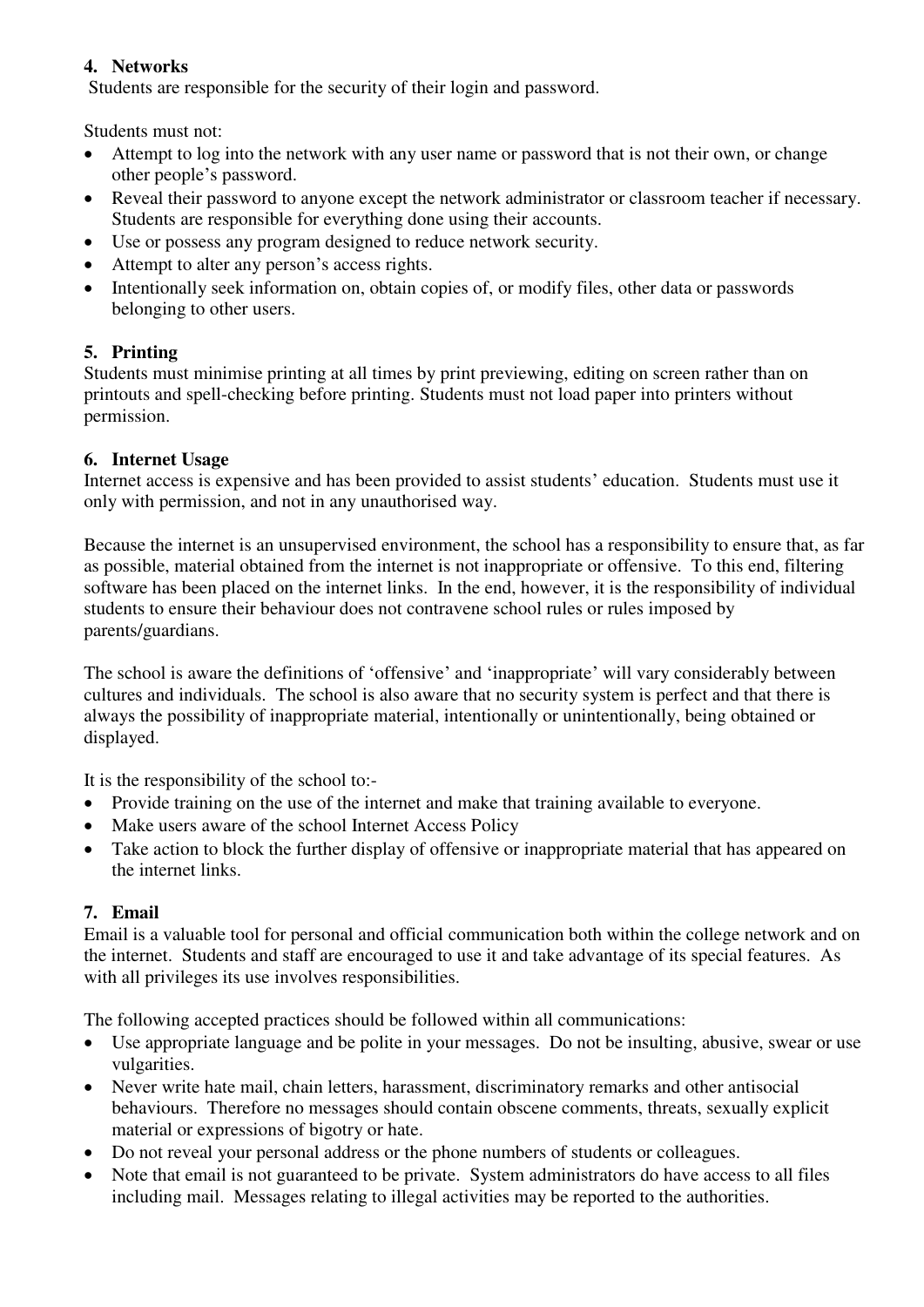#### **Students will not:**

- Send offensive mail
- Send unsolicited mail to multiple recipients (Spam)
- Send very large attachments
- Use email for any illegal, immoral or unethical purpose
- Attempt to disguise their identity or the true origin of their mail.
- Forge header messages or attempt to use any mail server for deceptive purposes.
- Use any mail program designed to send anonymous mail.

### **8. World Wide Web**

The World Wide Web is a vast source of material of all sorts of quality and content. The school will exercise all care in protecting students from offensive material, but the final responsibility must lie with students in not actively seeking out such material.

Students will not deliberately enter or remain in any site that has any of the following content:

- Nudity, obscene language or sexual discussion intended to provoke a sexual response
- Violence
- Information on, or encouragement to commit any crime
- Racism
- Information on making or using weapons, booby-traps, dangerous practical jokes or 'revenge' methods
- Any other material that the student's parents or guardians have forbidden them to see.

If students encounter any such site, they must immediately minimise the page window and notify a teacher. They must not show anyone else.

- The internet must not be used for commercial purposes or profit
- The internet must not be used for illegal purposes such as spreading computer viruses or distributing/receiving software that is not in the public domain.
- It is inappropriate to act as if you were about to break the law e.g. by attempting to guess a password or trying to gain unauthorised access to remote computers. Even if such attempts are not seriously intended to succeed, they will be considered serious offences.
- Interactive use of the internet should ensure that there is no possibility of the transmission of viruses or programs which are harmful to another user's data or equipment
- Copyright is a complex issue that is not fully resolved as far as the internet is concerned. It is customary to acknowledge sources of any material quoted directly and it is a breach of copyright to transmit another user's document without their prior knowledge and permission. This includes the use of images and text. It is safest to assume all content on web sites is the legal property of the creator of the page unless otherwise noted by the creator.

#### **9. Device Misuse**

All ICT devices must be used in accordance with this policy. Students must not:

- Use abusive or obscene language in any communication
- Steal, or deliberately or carelessly cause damage to any equipment
- Attempt to get around or reduce network security
- Send "spam" (bulk and unsolicited email)
- Reveal personal information in any communications
- Deliberately enter, or remain in, web sites containing objectionable material
- Knowingly infringe copyright laws
- Store or share pornography or any other inappropriate content on their device
- Record (audio and/or visual) or photograph anyone without their express permission
- Publish anything on the Internet (including social media) that you do not have the right to publish
- Use programs that use excessive bandwidth, including but not restricted to: video communication services such as Facetime/Skype, video viewing services such as Netflix/YouTube, any downloading services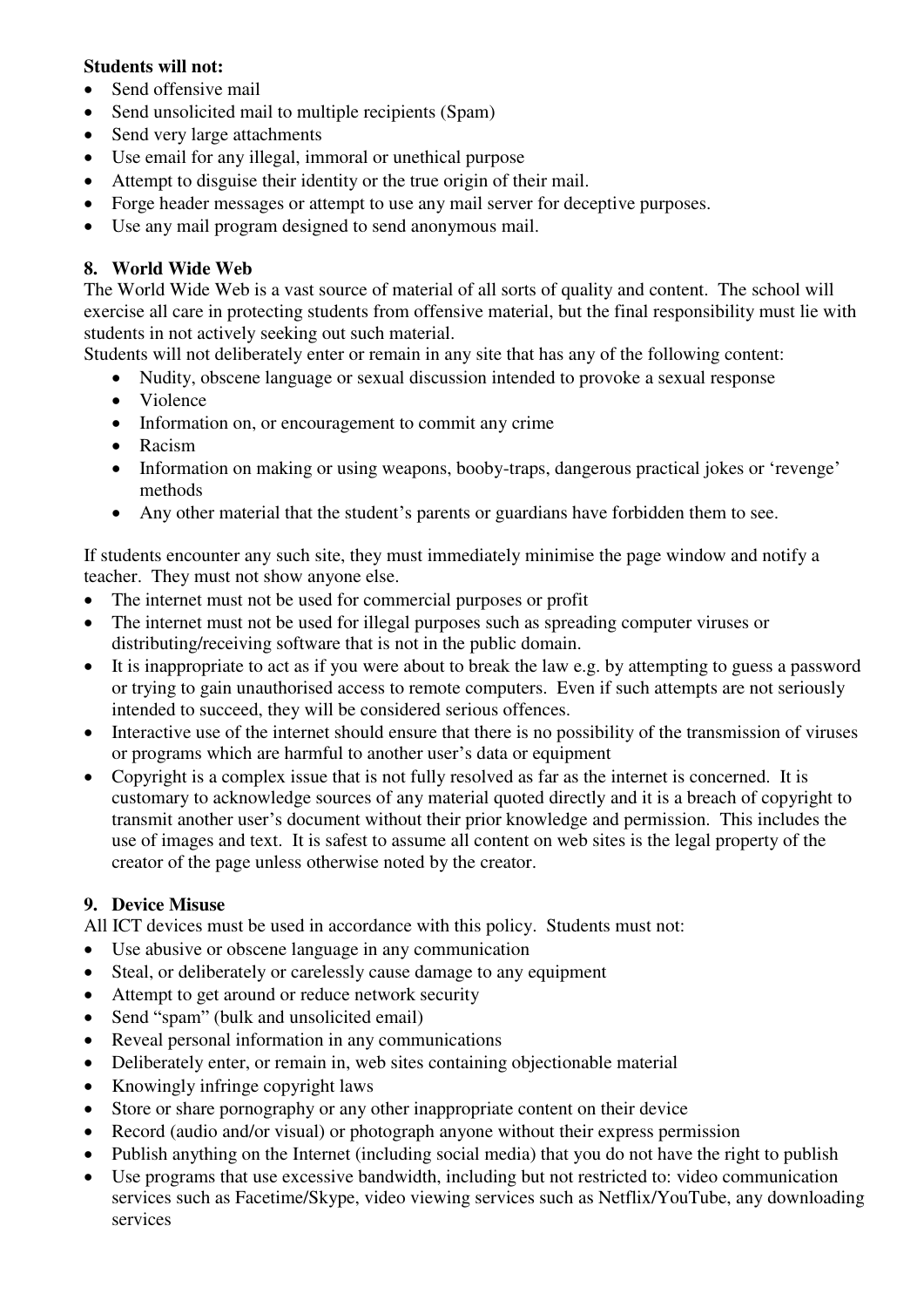#### **10. Possible Penalties**

More than one may apply for a given offence. Serious or repeated offences will result in stronger penalties.

- Temporary ban on use of devices
- Removal of email privileges
- Removal of internet access privileges
- Detention
- Confiscation of device during class/until the end of the day
- Paying to replace damaged equipment
- Suspension
- Criminal charges may be laid with the police

# **Evaluation:** This policy will be reviewed as part of the school's three-year review cycle.

| Ratified by School Council | Date:                     | 21/11/17 |
|----------------------------|---------------------------|----------|
| Signed:                    | Principal:                | J Powell |
|                            | School Council President: | M Downer |